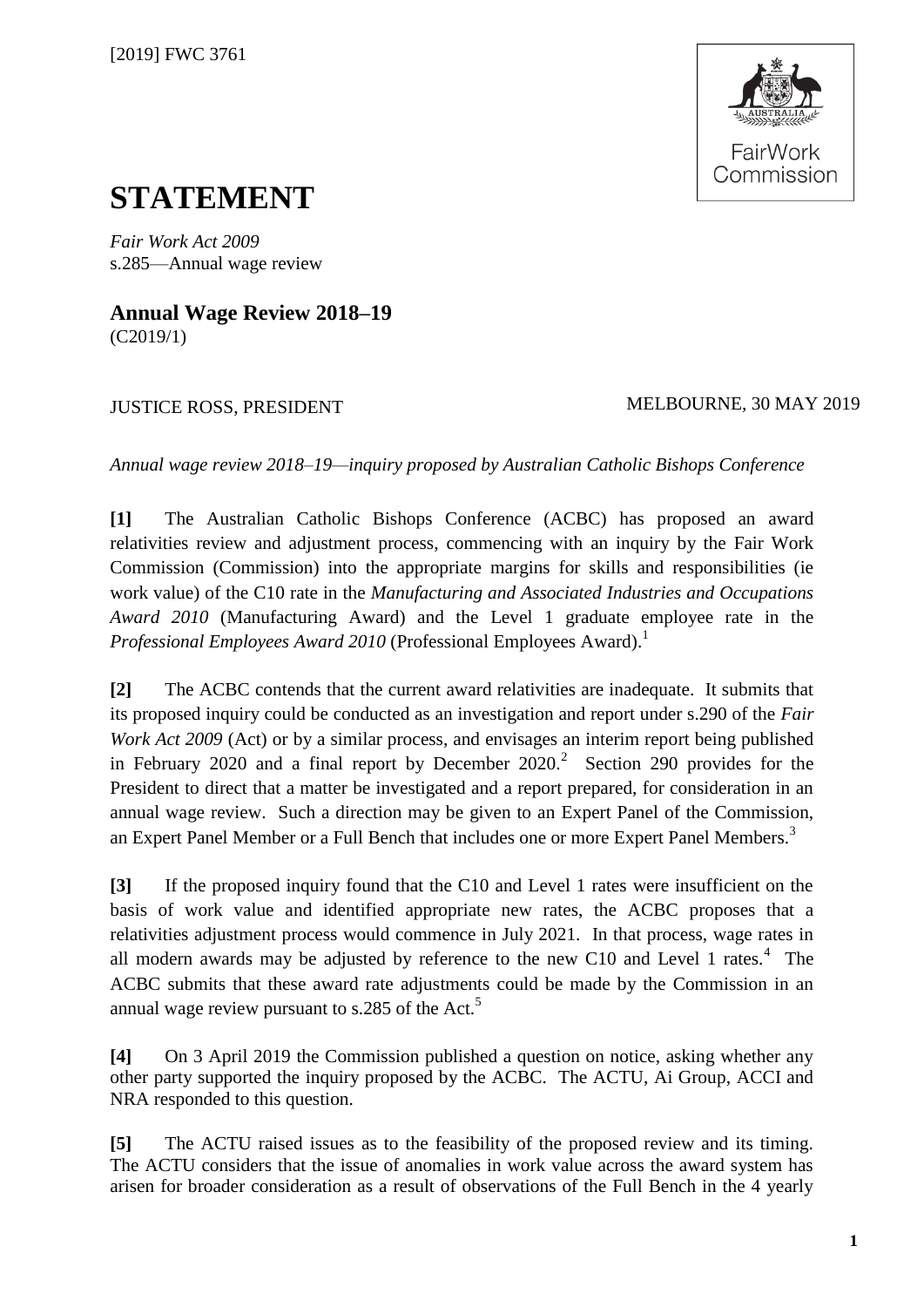review of the *Pharmacy Industry Award 2010*. In the circumstances, the ACTU does not offer a view as to whether a work value reassessment of the type proposed by the ACBC should be pursued. $<sup>7</sup>$ </sup>

**[6]** Ai Group strongly opposed the ACBC's proposed inquiry, including because Ai Group does not agree that current award relativities are inadequate and as it is unclear whether the Expert Panel has a sufficiently broad jurisdiction. Further, any party with standing can apply to vary the classifications and wages rates in the Manufacturing Award and the Professional Employees Award on the basis of an alleged change in work value, at any time. Ai Group suggests that the proposal appears to be an attempt to circumvent the relevant provisions of the Act.<sup>8</sup>

**[7]** ACCI does not support such an inquiry. ACCI submits that it is neither necessary nor merited and that the Act does not allow such an inquiry to arise from the annual wage review.<sup>9</sup> Amongst other concerns, in ACCI's view work value proceedings are provided for in s.157 of the Act and are not the role of an Expert Panel. Further, the ACBC lacks standing pursuant to s.158 of the Act to make such a work value claim.<sup>10</sup>

**[8]** The NRA also does not support the inquiry proposed by the ACBC. Amongst other matters, the NRA raises concerns as to the practicability of the proposed inquiry in the context of the annual wage review.<sup>11</sup> The NRA further submits that if the ACBC wishes to pursue the inquiry further, a separate application should be made to the Commission for variation of specific modern awards under s.157 of the Act.<sup>12</sup>

**[9]** It is not necessary at this time to determine whether the Act would permit an award relativities review and adjustment process to be conducted in the manner proposed by the ACBC, as I do not consider it would be appropriate to make the proposed direction under s.290.

**[10]** Outside the 4 yearly review, there remains clear jurisdiction under s.157 of the Act for the Commission to consider applications for award variations based on work value, in respect of the Manufacturing Award, the Professional Employees Award and any other modern award. In my view, such an application is the appropriate manner in which to address the issues raised by the ACBC.

## PRESIDENT

Printed by authority of the Commonwealth Government Printer

## <PR708877>

 $\overline{a}$ 

<sup>&</sup>lt;sup>1</sup> ACBC Living Wage Claim and Submission 15 March 2019, [66] and [103]–[116].

 $^{2}$  Ibid [106].

 $3$  Section 290(2).

<sup>4</sup> See further ACBC Living Wage Claim and Submission, 15 March 2019, [107]–[115].

 $<sup>5</sup>$  Ibid [116].</sup>